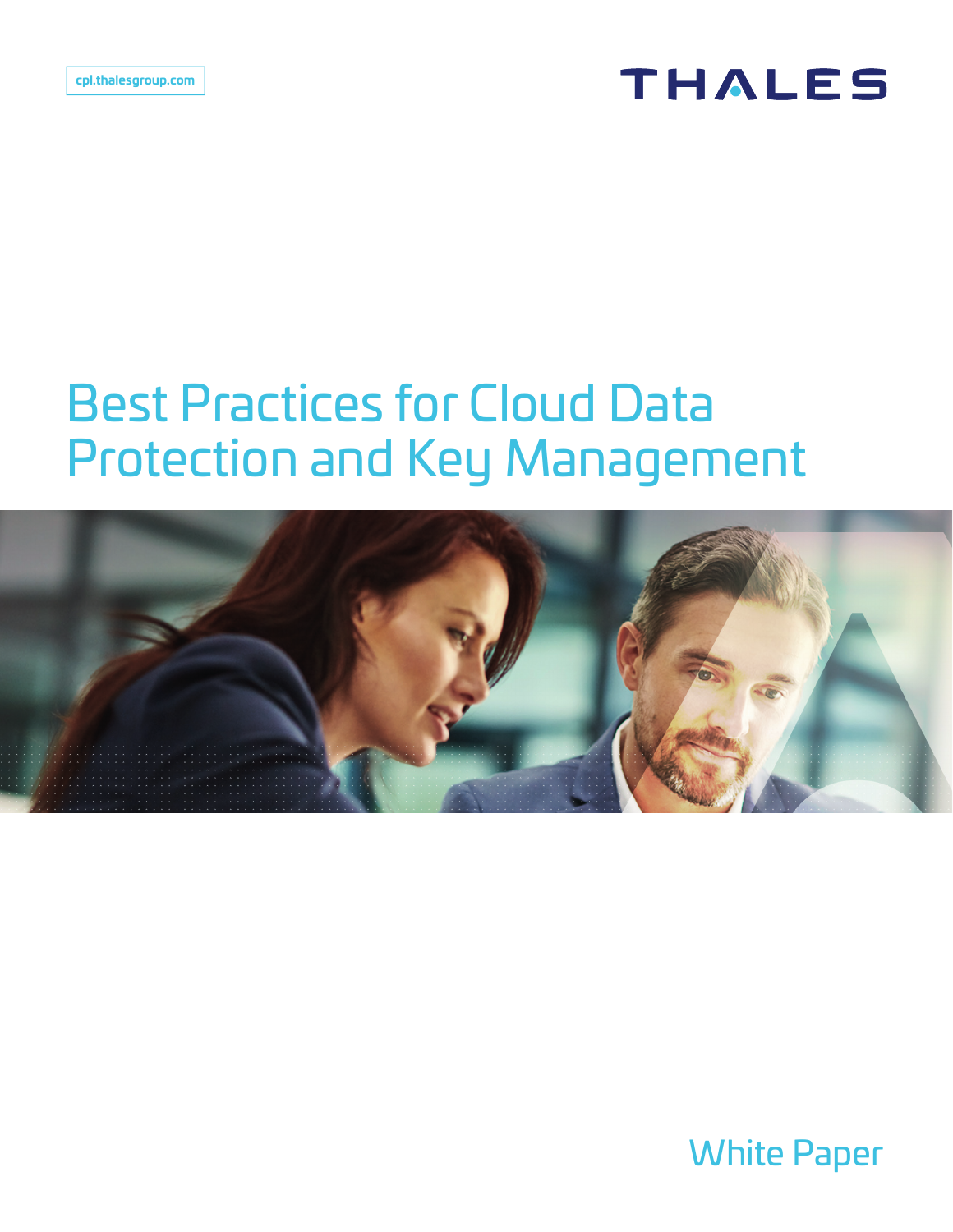# Introduction

Digital transformation is a persistent trend that has resulted in fundamental shift in storage, access, and management of digital assets. This shift is particularly noticeable for the most prized asset: an organization's sensitive data. Sensitive data used to reside in controlled on premises enterprise data centers protected by both physical and logical security controls. Although, until recently it was unthinkable to trust a third-party with such data, organizations are now accelerating the migration of their workloads and data to the cloud. According to the Thales 2019 Global Data Threat Report<sup>1</sup>, over 40% of organizations now store their sensitive data using infrastructure (laaS), platform (PaaS) or software (SaaS) services of public Cloud Service Providers (CSPs), such as Amazon Web Services, Microsoft Azure, and Google Cloud. This change, though initially driven by economics, has delivered greater flexibility and elasticity in management of computing and storage resources. A clear casualty of this change has been the traditional method of data security that relied on a well-defined network perimeter to protect data.

Once particularly attractive to startups and small to medium size enterprises, cloud has now become a global transformation embraced by all enterprises. At the same time consumers expect data and services to be available from anywhere, at any time, and from any device. Anything less degrades user experience creating a drag on productivity. No wonder businesses look to the cloud to meet such demanding requirements. However, amid this rush to the cloud, data security is often neglected<sup>2</sup>. Cloud deployments can considerably increase the attack surface, especially in the case of multi-cloud use, providing more options for fraudsters to get access to sensitive assets<sup>3</sup>. Data in the cloud cannot be protected by protecting a single known network perimeter; the cloud introduces new cybersecurity challenges, because the environments themselves in which sensitive data resides may no longer be trusted.

One example of sensitive data is user personal identifiable information (PII). Protecting PII and consumer privacy is making headline news these days. Politicians, government officials and privacy advocates are demanding that all entities holding customer data be held accountable for protecting the data and consequently the privacy of end customers. Data privacy regulations, such as the European Union's General Data Protection Regulation (GDPR)<sup>4</sup> and the California Consumer Protection Act (CCPA)<sup>5</sup>, require strict compliance and impose stiff penalties for data breaches that result in loss of consumer sensitive data and privacy. Digital transformation must be done within the context of such regulations.

Recognizing the importance of data protection, cloud service providers now offer data encryption and key management services. These services can be used across the different types of infrastructure offered by the respective service providers. However, while the native encryption and key management services offer good-enough protection, many organizations, especially those in highly regulated industries, such as finance, banking, insurance, and health care, need higher levels of assurance for risk management and compliance. An important tool for risk management is the ability for an organization to be the custodian of data encryption keys instead of delegating key ownership to service providers. Many security conscious organizations have an additional requirement that all data encryption keys must be created, stored, and managed using a FIPS 140-2 level 3 certified key manager. In response to such higher assurance requirements, cloud service providers have begun offering features such as Bring Your Own Key (BYOK) and Hold Your Own Key (HYOK).

This paper describes security best practices for protecting sensitive data in the public cloud and explains concepts such as BYOK, HYOK, key brokering, and Root of Trust (RoT). It explains the level of data protection that can be achieved by using the cloud native encryption and key management service and how these can be augmented by allowing customers to take more responsibility for and control over their keys.

1 Thales 2019 Global Data Threat Report, https://cpl.thalesgroup.com/resources/encryption/2020/data-threat-report

3 Gruschka, Nils & Jensen, Meiko. (2010). Attack Surfaces: A Taxonomy for Attacks on Cloud Services. 276 - 279. 10.1109/CLOUD.2010.23.

5 California Consumer Privacy Act (CCPA), https://oag.ca.gov/privacy/ccpa

<sup>2</sup> 2019 Thales Cloud Security Report, https://cpl.thalesgroup.com/resources/cloud-security/2019/thales-global-cloud-security-study-white-paper

<sup>4</sup> Rules for the protection of personal data inside and outside of EU, European Commission, https://ec.europa.eu/info/law/law-topic/data-protection\_en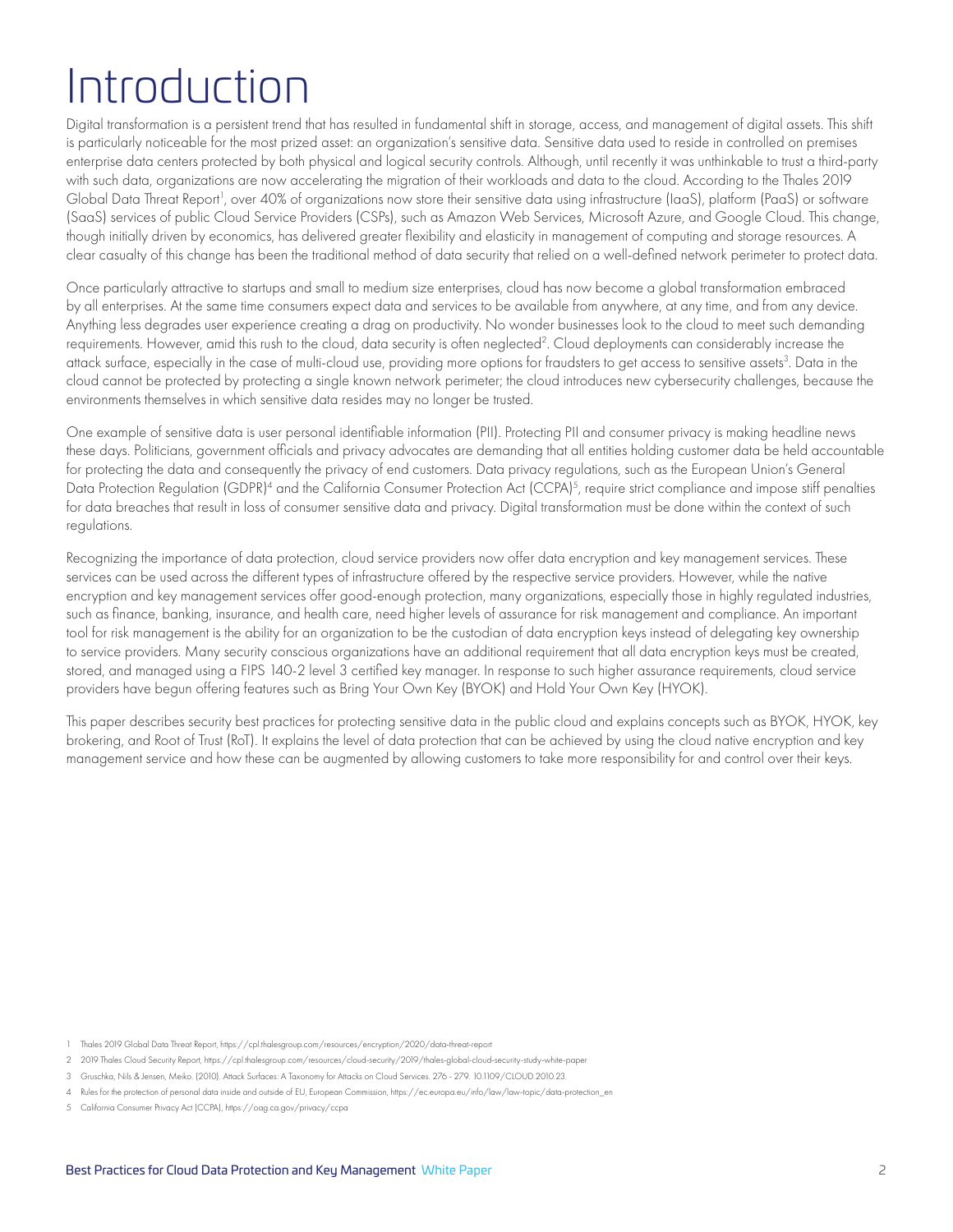# Security Principles

It is critical to adopt business practices that strike the right balance between security of data, assets, and user identities, and the cost associated with offering such security.

### Security Basics

Since data is no longer confined within traditional network perimeters, it can reside in a diverse set of environments during its lifecycle; from creation to deletion. Each environment brings its own challenges that have to be addressed using specific technologies. Three of the more commonly considered environments are:

- At-Rest. Data is predominantly in this "inactive" state, when it is stored physically in any digital form (e.g., databases, files, tape-backups, etc.) and remains unchanged.
- In-Use. In this state, data is "active" and being manipulated (e.g., operation on a row in a database, processing of data in a CPU, etc.). Most often, data protection mechanisms applied during at-rest state are removed before data is operated upon. However, there are emerging technologies that can also prevent exposure of data during its use<sup>6</sup>.
- In-Transit. This state implies that data is transported from one physical location or medium to another; e.g., transmitted across the network or transferred from persistent memory to the CPU, etc.

Data security principles require that data is protected in each of these states. Security controls must defend against all threats applicable to the medium, including side-channel attacks where information is gleaned from valid operation of the device, rather than from exploitation of a weakness. Table 1 summarizes the building blocks of data protection.

| Concept         | <b>Description</b>                          |
|-----------------|---------------------------------------------|
| Confidentiality | Keep information secret and private         |
| Integrity       | Prevent unauthorized changes to information |
| Availability    | Keep system/data available for use          |
| Accountability  | Hold users/system accountable for actions   |
| Auditability    | Keep verifiable records of activities       |

#### Table 1: Data protection fundamentals

#### Separation of Duties

It is essential to ensure that fundamental principles of both separation of duties and least privileged access are followed for data protection. This involves enforcing separation of duties between entities processing and storing data from those providing security services. In other words, ideally, the data storage provider and the encryption service provider should be separate entities; a distinction that is often overlooked. For example, cloud storage providers do encrypt data both during transmission and before storage. However, since they also hold the encryption key for stored data, they have direct access to all data that resides on their servers. For enterprises that own the data, this provides little comfort since trust has to be placed entirely in the hands of cloud storage providers. Such encryption merely protects against data breaches in case attackers get access to the encrypted data stored on the server. However, even in this case, there is a possibility that if data is breached due to a configuration error or a security flaw at the cloud storage provider, the keys that encrypt the data may also be compromised.

As such, a growing number of enterprises have started to look into solutions that encrypt data and files before sending them to cloud storage providers. Similarly, cloud service providers advocate security, in particular data security, as being a shared responsibility between the customer and the storage provider. Figure 1 illustrates this shared responsibility where CSP handles security of infrastructure and the customer handles security of data.

6 Victor Costan and Srinivas Devadas. "Intel SGX Explained." IACR Cryptology ePrint Archive 2016 (2016): 86. https://eprint.iacr.org/2016/086.pdf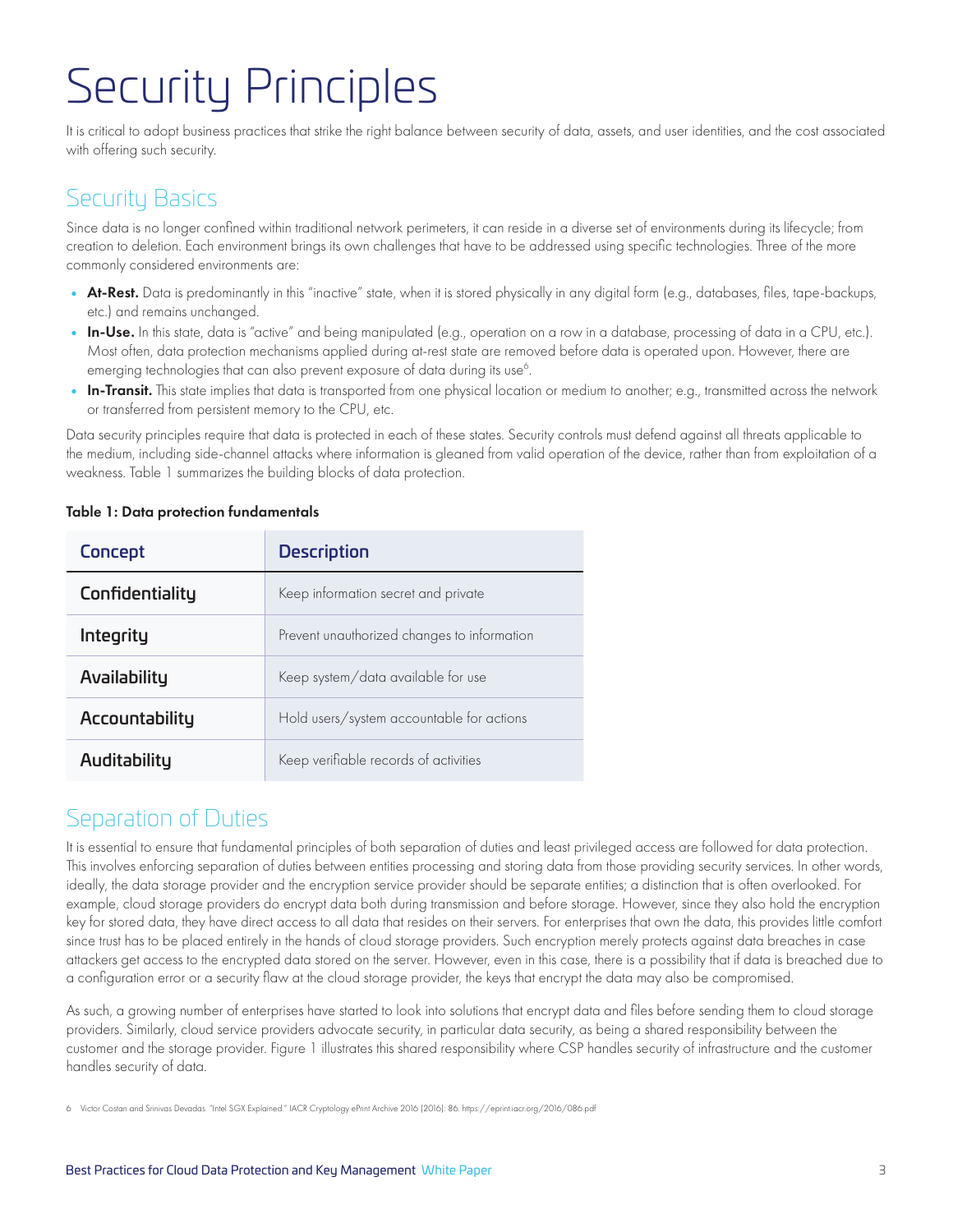

#### Separation of duty for data stored in the cloud

Figure 1: Shared responsibility model for cloud storage

The customer responsibility can be achieved in two ways:

- Third-Party encryption. In this model a third-party server encrypts data before sending it to the cloud storage provider. This encryption server sits between the customer and the storage provider, like a Cloud Access Security Broker (CASB). In case encrypted data is breached at the storage provider, no damage is done, since keys are kept in a separate server and cannot be accessed.
- Data-Origin encryption. In this model encryption is done entirely on the customer side as close as possible to the origin of data, for example by using an agent in the browser, deploying file/folder encryption or in an application that generates the data. Several cloud storage providers support this model<sup> $78$ </sup>.

#### Authentication  $\mathcal{L}(\mathcal{L})$

Authentication is a mechanism of determining if a person requiring access to a resource is the same person he or she claims to be. This is a basic requirement for any system that manages access control to application or data resources. Methods to verify the authenticity of a user can be divided into three broad categories: what-you-know, what-you-have, and what-you-are. Any combination of two or more of these categories is referred to as multi-factor authentication (MFA). Good data protection demands that access to both data and keys be controlled by stronger authentication methods.

The what-you-know category represents knowledge-based authentication and is the oldest, and most widely used, but also the weakest method of identifying users. An example of this is the password. The what-you-have techniques base their security on possession of a unique hardware token, such as a smart card, Universal Serial Bus (USB) token, or a mobile device. This device is paired with the user and can then perform some cryptographic computation on behalf of the user to attest his identity. Examples of such devices are One Time Password (OTP) tokens or Public Private Infrastructure (PKI) tokens, such as smart cards. Finally, what-you-are, places its security on the natural habits or homes of robile rivale inhabitative (riving lowers), such as sinan edias. Thiany, what you are, piaces its secony on the national nabilis<br>Or biological characteristics of the user. The user does not have to remember any category can be biometric characteristics like a fingerprint, iris scan, or facial recognition.

#### Access Management

Access Management (AM) is the next phase of creating a robust security framework that builds on strong authentication. It adds fine-grained control to all user interactions with a system. For example, instead of authenticating credentials once at the perimeter, a user's security posture should be continuously monitored using checks such as:

- What applications and data does the user have access to? This sets the high-level authorization scope for the user, which is further refined dynamically based on additional AM policy rules.
- **•** For how long is the access granted?
- **•** From what locations is the access allowed?
- **•** During what times is the access allowed?

The goal is to manage access to data and restricted resources based on policies that are set by an administrator, and enforced by real-time or near real-time monitoring of user activities.

<sup>7</sup> Amazon Simple Storage Service (S3), https://docs.aws.amazon.com/AmazonS3/latest/dev/UsingClientSideEncryption.html

<sup>8</sup> Azure date encryption at rest, https://docs.microsoft.com/en-us/azure/security/fundamentals/encryption-atrest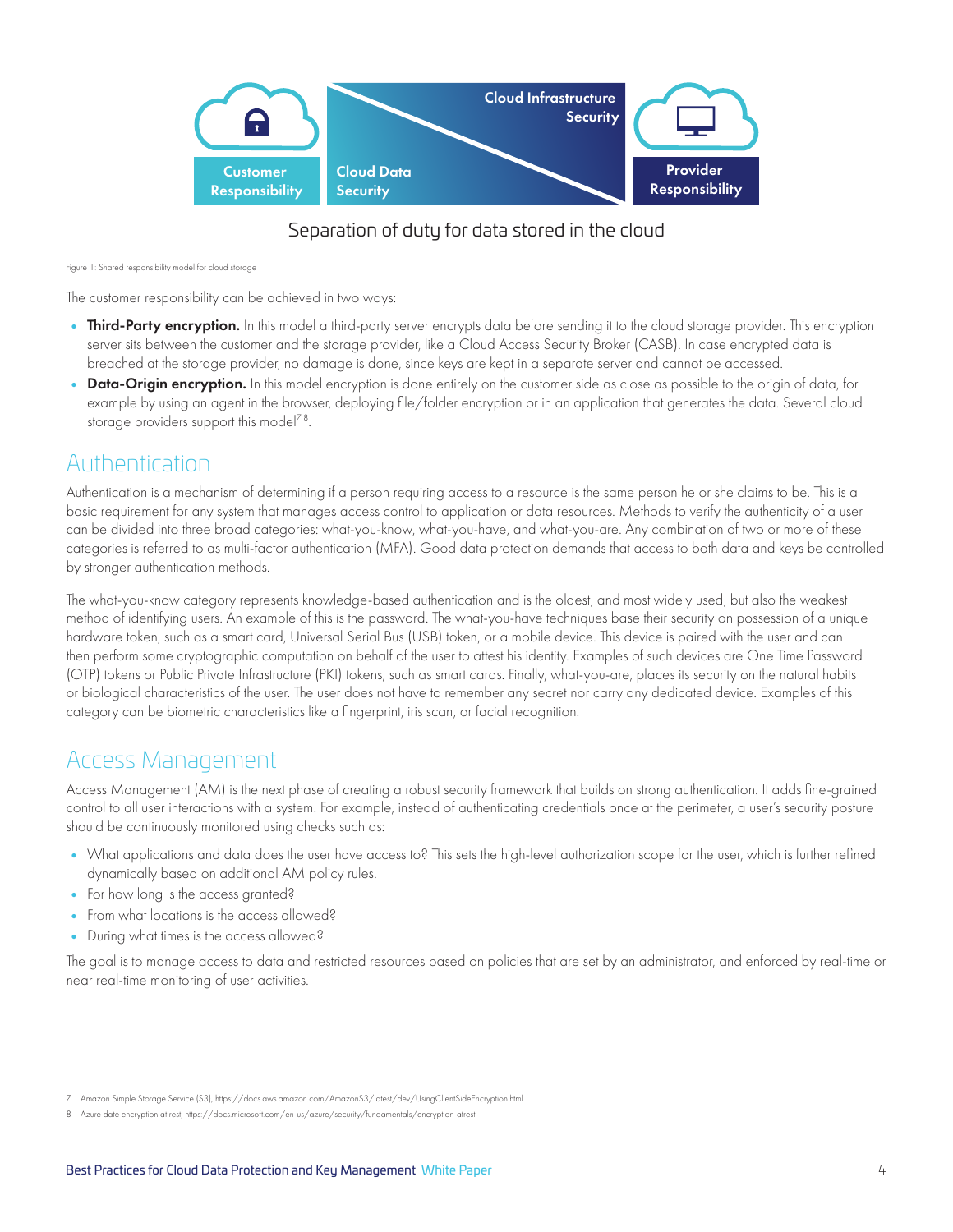# Data Encryption

Many CSPs offer encryption and key management that are used with their own compute, storage, database, and other services. Choosing the right type of encryption and key management with each of the services requires a deep understanding of the service providers' service offerings. Furthermore, one must understand the level of risk associated with the choice of an encryption and key management approach. Each of the service providers implements encryption and key management differently, but many of them offer customers a choice of being the custodian of keys. Most providers refer to this service using some form of the expression Key Management Service (KMS). KMS enables not only creation and management of keys but also provides control over the use of these keys in services and applications supported by the CSP.

Table 2 summarizes the encryption and key management services of major cloud providers. It is worth noting that there are two types of encryption models offered:

- Server-side encryption: The encryption is done by the service provider using encryption keys that are either:
	- **°** Created and managed by the CSP, transparent to the user
	- **°** Customer provided keys that are managed by the CSP
	- **°** Customer hosted keys stored in customer's repositories on their premises and outside the control of CSP
- Client-side encryption: Data is encrypted in the customer data center, or by a customer-provisioned application running in the service provider infrastructure, using customer-provisioned keys. In this model, the service providers do not have access to the encryption keys and therefore cannot decrypt the data.

#### Table 2: Some data protection offerings from cloud providers with service examples

| <b>CSP</b>                    | <b>Service</b>                       | <b>Data Encryption</b><br>Option         | Key Mgmt. | <b>Comments</b>                                                                      |  |  |
|-------------------------------|--------------------------------------|------------------------------------------|-----------|--------------------------------------------------------------------------------------|--|--|
| Amazon Web<br><b>Services</b> | S3                                   | AWS KMS<br>Server side, Client side      |           | Encryption keys can be provided by<br>customer or by KMS                             |  |  |
|                               | EC <sub>2</sub>                      | Server side, Client side                 |           |                                                                                      |  |  |
|                               | <b>RDS</b>                           | Server side, Client side                 |           |                                                                                      |  |  |
| <b>Microsoft</b><br>Azure     | Virtual Machines,<br>Containers      | Disk encryption                          | Key Vault | Transparent data encryption for<br>server side. Keys can be provided by<br>customer. |  |  |
|                               | Databases:<br>SQL Redis              | Server side, Client side                 |           |                                                                                      |  |  |
| <b>Google Cloud</b>           | Storage, Compute<br>Engine, Platform | Transparent multi-<br>layered encryption | Cloud KMS | Allows customer provided and<br>customer hosted keys                                 |  |  |

### Root of Trust

Root of Trust (RoT) refers to a source that can be trusted within a cryptographic system. Because cryptographic security is dependent on the actual security of the keys used to encrypt and decrypt data and perform functions, such as generating digital signatures and verifying signatures, RoT schemes generally include hardened and trusted physical devices.

#### **Entropy**

Modern cryptography techniques rely on keys to mathematically transform data. These techniques require that keys are unique, have a low probability of collision, and are not predictable. Consequently, the key generation algorithms require a high degree of randomness, known as high entropy. Since keys transform data so that confidentiality is maintained even in the event of data exposure, they are of exceptionally high value. Keys thereby require special handling to ensure only authorized people and systems use them. This service is provided through specialized and hardened devices.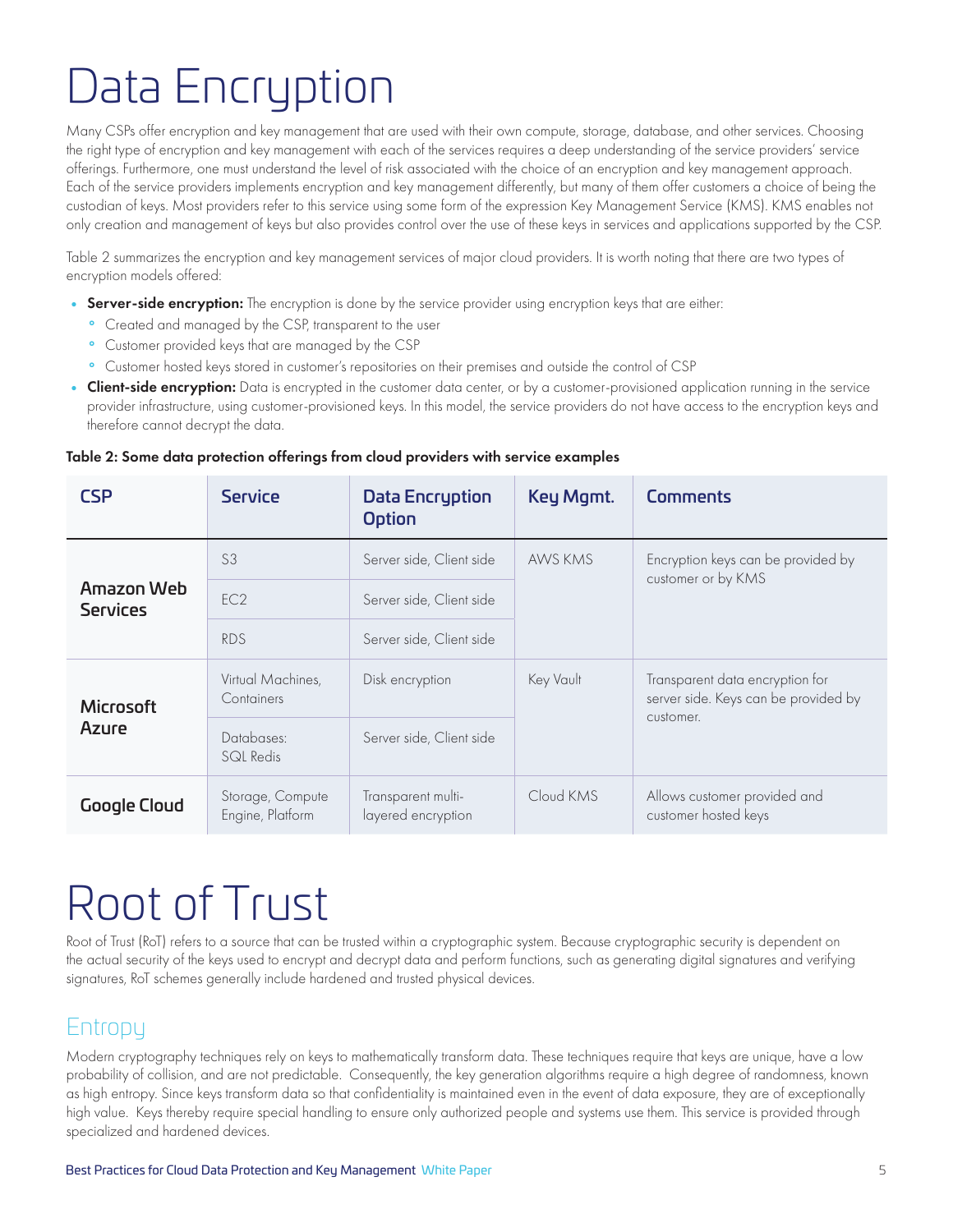### Hardware Security Module

A Hardware Security Module (HSM) is a hardened physical computing device that specializes in key creation, key storage, and execution of cryptographic processes, thereby acting as RoT and bringing the much needed entropy to cryptographic operations. These modules can be FIPS 140-2° certified and traditionally come in the form of a plug-in card that is inserted directly into a device, or as a network accessible appliance. In both cases, the goal is to deliver a trusted computing environment that protects confidential materials such as keys and uses these keys to securely perform cryptographic operations on sensitive data.

The need for such dedicated devices arises, because typical servers cannot guarantee conformance to the aforementioned goals for trust, entropy, and performance. For example, an application running on a server, which may also be providing keys, may contain a database access code, user interface code, business-logic, and cryptographic calls. For mission critical applications this is a dangerous approach, as an attacker can use exposed application endpoints to access cryptographic material, steal keys, and even alter output of cryptographic operations. To prevent such a scenario applications must be segregated into two parts. One part does business logic, database access, and user interface. The second part does the more sensitive tasks such as key storage and cryptographic operation. It is this second part that should run inside the HSM. Trust can be achieved, because an HSM typically offers most of the following security features:

- **•** It is built using specialized hardware that is manufactured in controlled facilities, is well tested, and is certified.
- **•** It has a security-focused OS that ensures no virus or malware is present.
- **•** It has limited and controlled access (both physical and logical) via network interfaces that can be managed by internal firewall and network rules.
- It actively hides and protects cryptographic material, so that this sensitive material cannot be accessed by probing the silicon.
- **•** It offers true, high entropy random number generation, which forms the foundation of secure cryptographic operation.

In addition to incorporating these security safeguards, HSMs are built for performance. Since they are dedicated appliances, they can perform cryptographic operations faster than more general purpose servers. Furthermore, several providers of HSMs have also started to evaluate support for post-quantum cryptography<sup>10</sup>. The goal is to support cryptographic algorithms that are considered secure against an attack by a quantum computer. Currently this is not true for the most popular public-key algorithms, which can be broken by a sufficiently strong quantum computer.

HSMs can also be built to either address a range of application types or purpose built for specific use cases. As the name suggests, a general purpose HSM can support any application. It has a basic cryptographic command set that offers primitive cryptographic operations. Because its command set is primitive, developers that use general purpose HSMs have to write the additional logic themselves. This increases development effort. Of course, the advantage is that the same HSM can be used in a wide range of applications that serve different industries and markets.

### Cloud HSM

While HSMs offer a high level of security for cryptographic operation, they do come with one overhead: they have to be procured, configured, and administered by a dedicated team. Organizations also have to forecast their needs ahead of time to allow for the latency of getting an HSM up and running. Cloud HSMs allow this burden of infrastructure overhead to be shifted to cloud service providers. All major CSPs have a Cloud HSM infrastructure that they maintain for internal cloud security, and many of them also sell Cloud HSM services to their customers. Applications that use a Cloud HSM actually interface with it through a web service endpoint and are completely unaware of the physical HSMs powering the service. This allows enterprises to adapt in real-time to changes in usage patterns. The same allure of elasticity and cost saving that has attracted countless enterprise applications to move to the cloud has begun to appeal to the HSM market as well.

#### Secure Enclave

While HSMs are still the most trusted providers of RoT for key management and data protection, there are some emerging technologies that are vying for of a piece of this cloud security market. One example is Software Guard eXtention (SGX)<sup>11</sup> from Intel that creates secure enclaves to execute code in a trusted and well protected silo. Applications running in these secure enclaves, and the data they manipulate at runtime, are protected against all external interferences. This property can in term be used to securely store and use cryptographic keys in CSP. Although this concept appears promising, security researchers and practitioners have found some vulnerabilities<sup>12</sup> which are being studied closely. As such, it may be some time before secure enclave technology is considered viable for mainstream key management systems and be on par with HSMs.

- 9 NIST Security Requirements for Cryptographic Modules, FIPS 140-2, https://csrc.nist.gov/publications/detail/fips/140/2/final
- 10 Post-Quantum Crypto Agility, https://safenet.gemalto.com/data-encryption/post-quantum-crypto-agility

<sup>11</sup> Victor Costan and Srinivas Devadas. "Intel SGX Explained." IACR Cryptology ePrint Archive 2016 (2016): 86. https://eprint.iacr.org/2016/086.pdf

<sup>12</sup> G. Chen. Et al., SGXPECTRE: Stealing Intel Secrets from SGX Enclaves via Speculative Execution, https://web.cse.ohio-state.edu/~zhang.834/papers/eurosp19.pdf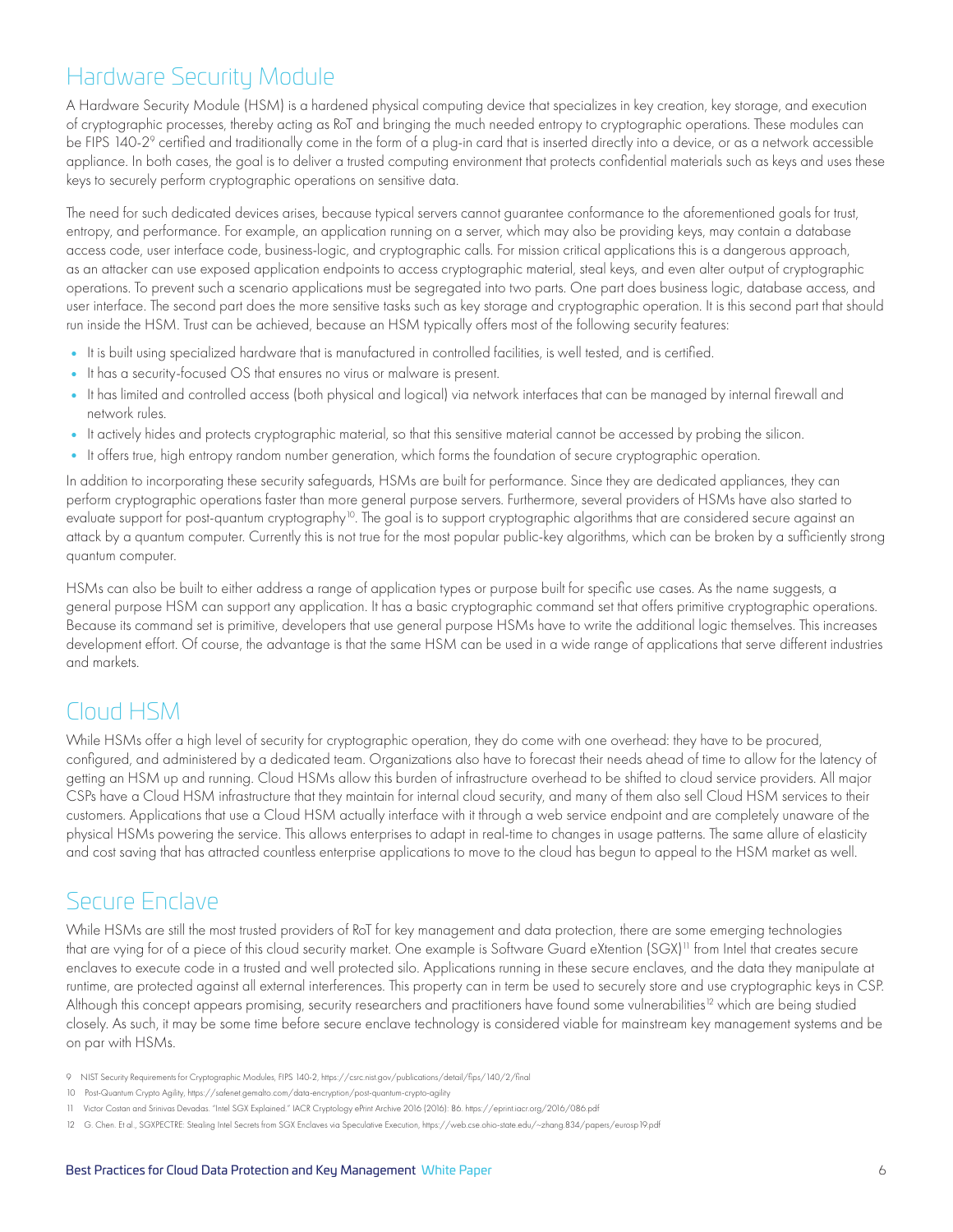# Key Management

Security services such as encryption and decryption of data are based on cryptographic mechanisms that in turn rely on cryptographic keys. These keys have to be generated, distributed, stored, rotated, and eventually discarded in a secure and protected manner. Secure management of keys is one of the most critical elements when integrating cryptographic functions into a system. A security framework will be rendered ineffective, if the underlying key management is weak.

Good key management starts by having strong entropy, establishing a root of trust to store these keys, and then offering choices regarding how and where these keys are used. The scope of key management is broad, covering topics such as key generation, storage, usage operations (e.g. encryption, decryption, signing, verification etc.), lifecycle management (e.g. key rotation, backup, revocation, suspension, and deletion), along with logging and report generation capabilities. As keys control access to cryptographically protected data, key management becomes an important aspect of the overall security posture.

Federal Information Processing Standard (FIPS) 140-2<sup>13</sup> is the benchmark for validating the effectiveness of cryptographic solutions. Although FIPS 140-2 is a U.S. Federal standard, compliance with it has been widely adopted around the world in both government and nongovernment sectors as a practical security benchmark and realistic best practice. There are four different levels (Levels 1-4) specified by FIPS 140-2. Depending on regulatory requirements, an organization can choose a key management system (KMS) meeting the relevant level. Good key management systems must be at least FIPS 140-2 Level 3 certified.

The adoption of cloud based data storage has led to an evolution of key management services to enable data encryption and decryption. Some noteworthy examples are: cloud-based native KMS, BYOK, HYOK and cloud-based key brokering services. The sections below capture the main options available for such systems.

### CSP Managed Key Management Service (KMS)

Cloud key management is the capability provided by cloud infrastructure providers to create and manage keys and control the use of encryption across a wide range of their cloud services as well as customer applications. Depending on the implementation by the cloud provider, Cloud KMS supports CSP managed keys along with customer managed keys. Main features and variations of these two options are listed below:

- CSP Managed Encryption Keys in CSP KMS: Some cloud providers, such as AWS, enable automatic key generation, when encryption is invoked by a service such as Amazon S3. These keys are referred to as CSP managed keys, and typically do not incur any added cost for the customer. While customers can monitor the key usage, they have little control over these keys.
- **Customer Managed Encryption Keys in CSP KMS:** Many cloud KMS offerings by CSPs support customer managed keys (CMEK). This capability allows customers to create keys, control access to the keys (leveraging the CSP's IAM solution) and manage the key lifecycle. The following options enhance security for customer managed keys in CSP KMS:
	- **°** CSP KMS with Hardware RoT (HSM): Some CSPs provide this capability to offer key management services with hardware protected keys. This addresses compliance use cases and best practices that need keys to be protected in FIPS 140-2 Level 3 compliant key stores.
	- **°** CSP KMS with BYOK: Most CSPs support customer generated key material importation into the CSP's cloud KMS. This key material can be generated by a customer managed on-premises solution (e.g. a HSM) or at a cloud-based key brokering vendor. An important differentiator in this approach is that the customer owns, operates, and controls the key creation. This helps customers with regulatory or internal requirements for key entropy.

Examples of various cloud key management and encryption options supported by AWS are listed in Table 3. While AWS is the dominant player in cloud and has certainly enjoyed first mover advantage, Microsoft Azure is also growing quickly and establishing itself as a leader offering cloud services for the Enterprise.

13 NIST Security Requirements for Cryptographic Modules, FIPS 140-2, https://csrc.nist.gov/publications/detail/fips/140/2/final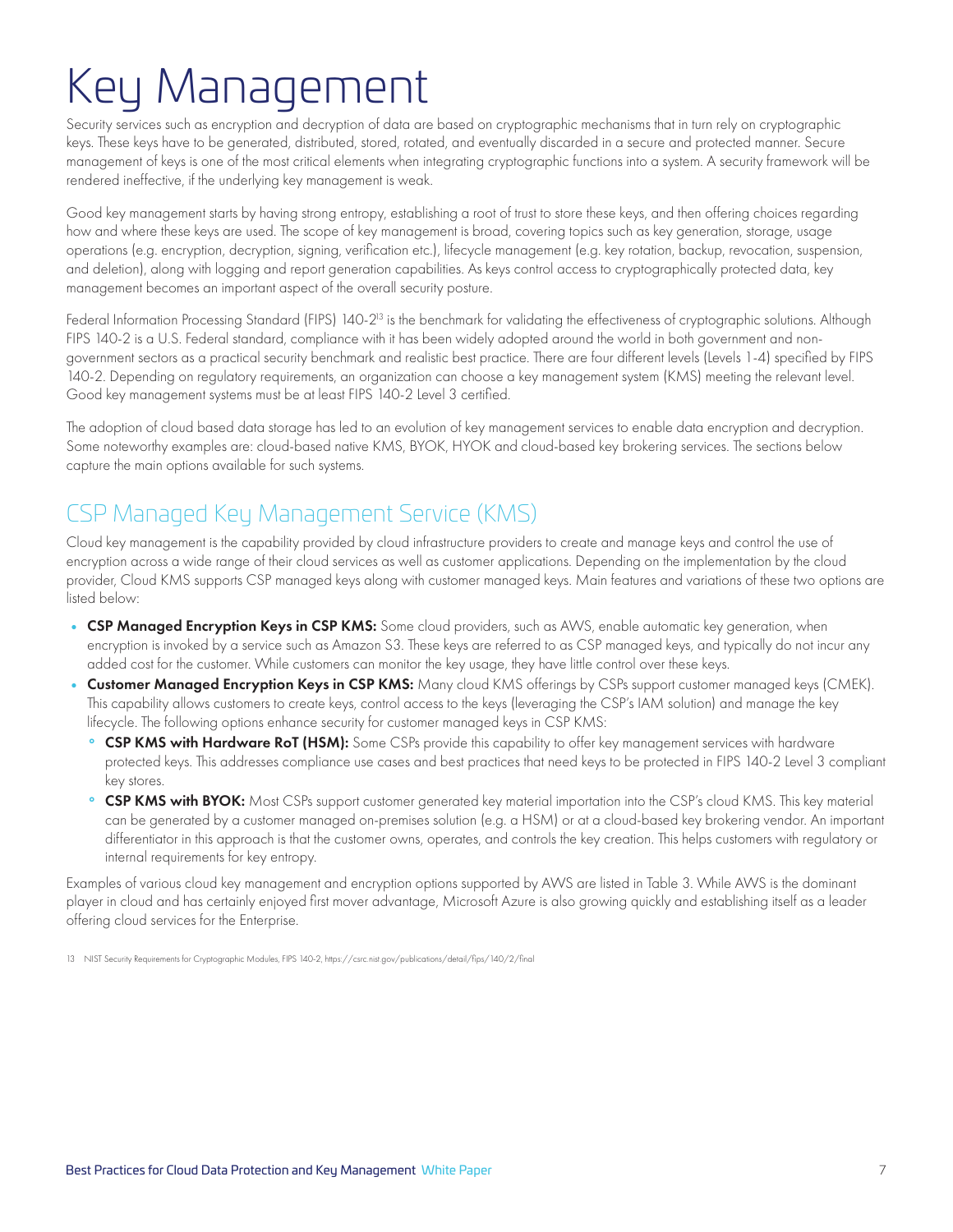#### Table 3: Options offered by AWS based on target data for encryption

| <b>What is</b><br>Encrypted? | How?        | Where?                            | <b>Storage</b>                                                                         | <b>Comments</b>                                                                             |  |
|------------------------------|-------------|-----------------------------------|----------------------------------------------------------------------------------------|---------------------------------------------------------------------------------------------|--|
| Volume or Disk Block         | OS/Kernel   | Compute instances<br>e.g. AWS EC2 | Local volumes (e.g. AWS EBS)                                                           | Entire disk volume is encrypted                                                             |  |
| Files or File Folders        | OS/Kernel   | Compute instances<br>e.g. AWS EC2 | Local file systems (e.g. AWS<br>EFS) or external storage service<br>$(e.g.$ AWS S3 $)$ | Used for encrypting<br>unstructured data                                                    |  |
| Application Data             | Application | Compute instances<br>e.g. AWS EC2 | Local volumes (e.g. AWS EBS)<br>or external storage service (e.g.<br>AWS S3)           | Used for encrypting structured<br>data, such as a column of<br>sensitive data in a database |  |

### Customer Managed Key Management Service (KMS)

For stronger key control, most cloud providers support customer supplied keys. This is also referred to as HYOK, as the keys are no longer stored in the CSP KMS, which offers stronger separation of duty. The keys are created and stored on the customer's HSM, key brokering service, or key management device. With this method, the customer always maintains control of their key material instead of entrusting it to the cloud provider.

Customer managed KMS can also be used to enable encryption independent of the cloud infrastructure provider's capabilities. For example, application-level tokenization and encryption of cloud data, such as Amazon Elastic Block Storage (EBS), Amazon S3 buckets, and Azure Files etc. This is referred to as Bring Your Own Encryption (BYOE). Typically, a third-party KMS vendor's solution is deployed as an onpremises or cloud-hosted appliance and managed by the customer. Some vendors also provide additional encryption tools to transparently protect data for certain cloud services and offer tools for extraction, transformation, and loading (ELT) of data. In addition to BYOE, third-party vendor KMS can also be used to support BYOK and HYOK use cases for cloud encryption.

### Key Brokering

Key brokering refers to a third-party vendor solution used by an enterprise for cloud key management. Key brokers are available as cloud services or customer owned solutions independent from the cloud infrastructure provider. They enforce separation of duty between key management and data stores. Depending on the set of services provided by the vendor, key brokering could be used to enable BYOK, HYOK, or BYOE use cases.

Organizations use multiple CSP and hybrid clouds to meet requirements for different applications, to avoid lock-in, to maintain competitive pricing across vendors, and for high availability. Key brokering solutions also greatly simplify key management for multi-cloud and hybrid environments by creating consistent interfaces, centralizing management, automating key life-cycle tasks, such as key rotation, enabling audit and logging support, and enforcing compliance requirements, such as FIPS 140-2.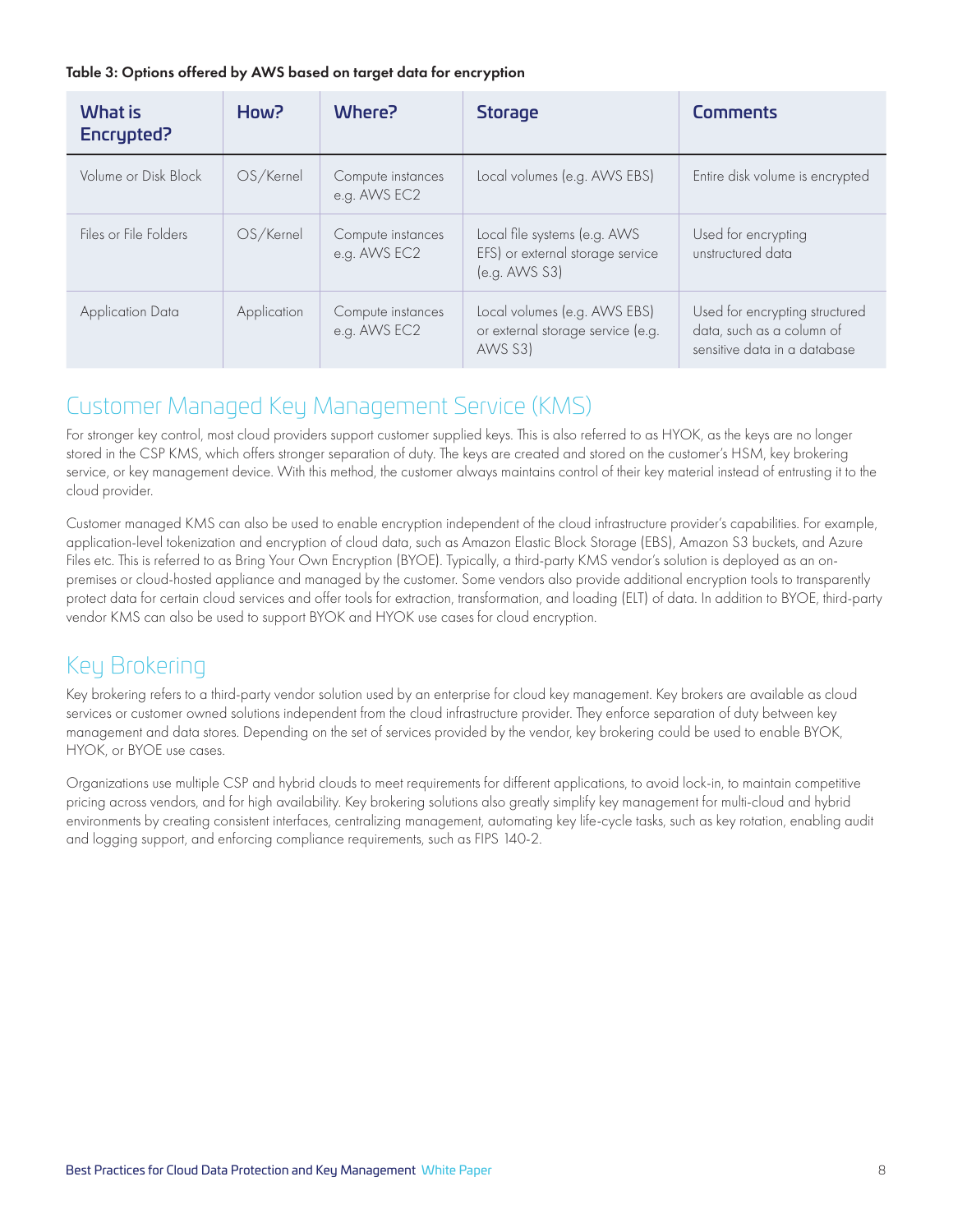# Approaches for Cloud Data Protection

This section describes how principles of key management can be combined with security best practices to deliver key management and encryption solutions for the cloud. These solutions are illustrated in Figure 2 and represent a range of approaches with varying degrees of customer control. Each approach should be picked based on the value of data being protected and the level of control desired to achieve a given level of security and/or regulatory compliance. Attention should also be given to routine tasks that need automation and are difficult to achieve across different providers. If done incorrectly these tasks can lead to loss of compliance or service availability.

| <b>CSP Managed Encryption Keys</b> |                     | <b>Customer Managed Encryption Keys (CMEK)</b> |                           |                          |  |  |
|------------------------------------|---------------------|------------------------------------------------|---------------------------|--------------------------|--|--|
| <b>Default CSP</b>                 | <b>Managed CSP</b>  | <b>Bring Your Own Key</b>                      | <b>Hold Your Own Key</b>  | <b>Bring Your Own</b>    |  |  |
| <b>Protection</b>                  | <b>Protection</b>   | (BYOK)                                         | (HYOK)                    | <b>Encryption (BYOE)</b> |  |  |
| CSP transparently                  | CSP handles key     | Customer generated                             | CSP handles               | CSP only stores          |  |  |
| handles key                        | management and      | and rotates keys using                         | encryption of data but    | encrypted data.          |  |  |
| management and                     | encryption of data; | entropy and security                           | the key management is     | Encryption and key       |  |  |
| encryption of data                 | with some customer  | policies of choice and                         | under customer control;   | management is done       |  |  |
| without any customer               | monitoring, but no  | then hands these keys                          | directly or through third | by a customer provided   |  |  |
| involvement or control             | control             | to the CSP                                     | party key broker          | solution or third party  |  |  |

LOW Customer conrol over encryption and key management HIGH

Figure 2: Approaches for cloud data protection with varying degrees of customer control

The key management and encryption options, explained in sections below, are broadly classified into two categories: one in which the CSP manages the encryption keys, and the other in which this responsibility is handled by customers. The latter category of options is collectively referred to as Customer Managed Encryption Keys (CMEK) and gives customers greater control over protection of their data. BYOK, HYOK and BYOE are specific ways of enforcing CMEK, each with a different level of customer control.

### Default CSP Data Protection

In this approach the CSP transparently handles data protection for customers. This includes generation and management of keys as well as use of these keys in encryption and decryption of the user data stored by the CSP. Many cloud providers offer this feature for their customers through mature solutions that can meet many low assurance data security compliance requirements. It can be an acceptable option for customers that either have relatively less critical data or do not want any additional responsibility related to protection of their data. However, they are choosing to fully trust their cloud provider. Different CSPs honor this trust in different ways. For example, some may deploy a strong root of trust to protect keys using HSMs, while others may not.

An example of default CSP protection can be AWS services, such as S3 that automatically create keys in AWS KMS for encrypting data stored in S3 buckets. The APIs that manipulate such data in S3 are completely unaware of how data is protected. Google transparently encrypts all data at rest.

### Managed CSP Data Protection

The managed CSP protection approach is similar to the default CSP protection but offers customers some limited control over their keys. These keys are still generated and stored using a key management system provided by the CSP, but instead of handling all operations unilaterally and without customer input, the CSP exposes the key management interface to the customer. The customer therefore gets visibility into how their keys are generated, rotated, and used. Even though users do not fully control their keys, they can at least monitor them.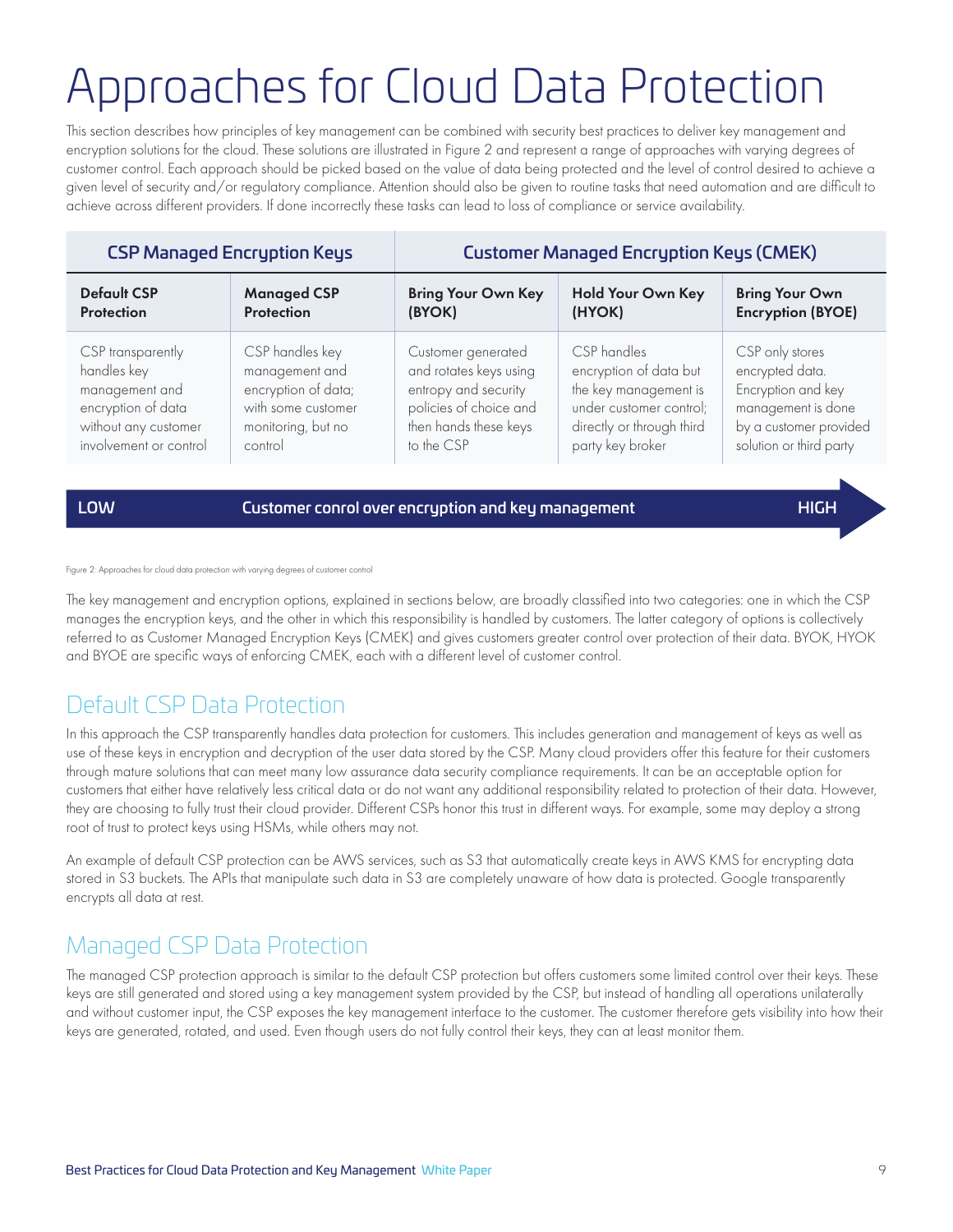### Bring Your Own Key (BYOK)

Some CSPs allow customers to generate their own keys and then import these keys into the KMS managed by the CSP. Customers can also opt to rotate these keys and provide the CSP with new versions. In this BYOK approach, customers can enforce strong entropy and policy rules regarding key generation and rotation that may help meet regulatory compliance requirements. However, once these keys are handed to CSP, the key management and storage is done by the CSP. Most often the imported keys are used as key-encryption-keys (KEK). For greater control of key management customers can use HYOK approach.

#### Hold Your Own Key (HYOK)  $S(\mathsf{U})$

The hold-your-own-key (HYOK) approach offers the first real separation of duties between the CSP and the customer. In this approach the CSP still handles encryption and decryption of customer data but does not manage the keys. These keys are generated and managed by the customer either directly or through an independent third-party, such as a key broker. The CSP can request access to these keys when encryption and decryption operations have to be performed. However, once these cryptographic operations are complete, and keys are no longer required, the CSP erases them from its cache. As such these keys are never allowed to persist by the CSP. The customer can choose to host the keys in a KMS in its own data center or use a separate cloud service.

Key management can be done in a cloud infrastructure or with a KMS hosted in the customer data center. Figure 3 illustrates HYOK with the key manager in the customer data center.



Figure 3: HYOK approach with KMS in customer data center and encryption done in a CSP

### Bring Your Own Encryption (BYOE)

The bring-your-own-encryption (BYOE) approach offers the ultimate separation of duty by allowing customers to use their own encryption as well as key management tools instead of the corresponding solutions offered by the CSP. This gives customers the highest level of control over their data, since the data and keys are never exposed to the CSP. Instead, data is encrypted before sending it to the CSP for storage.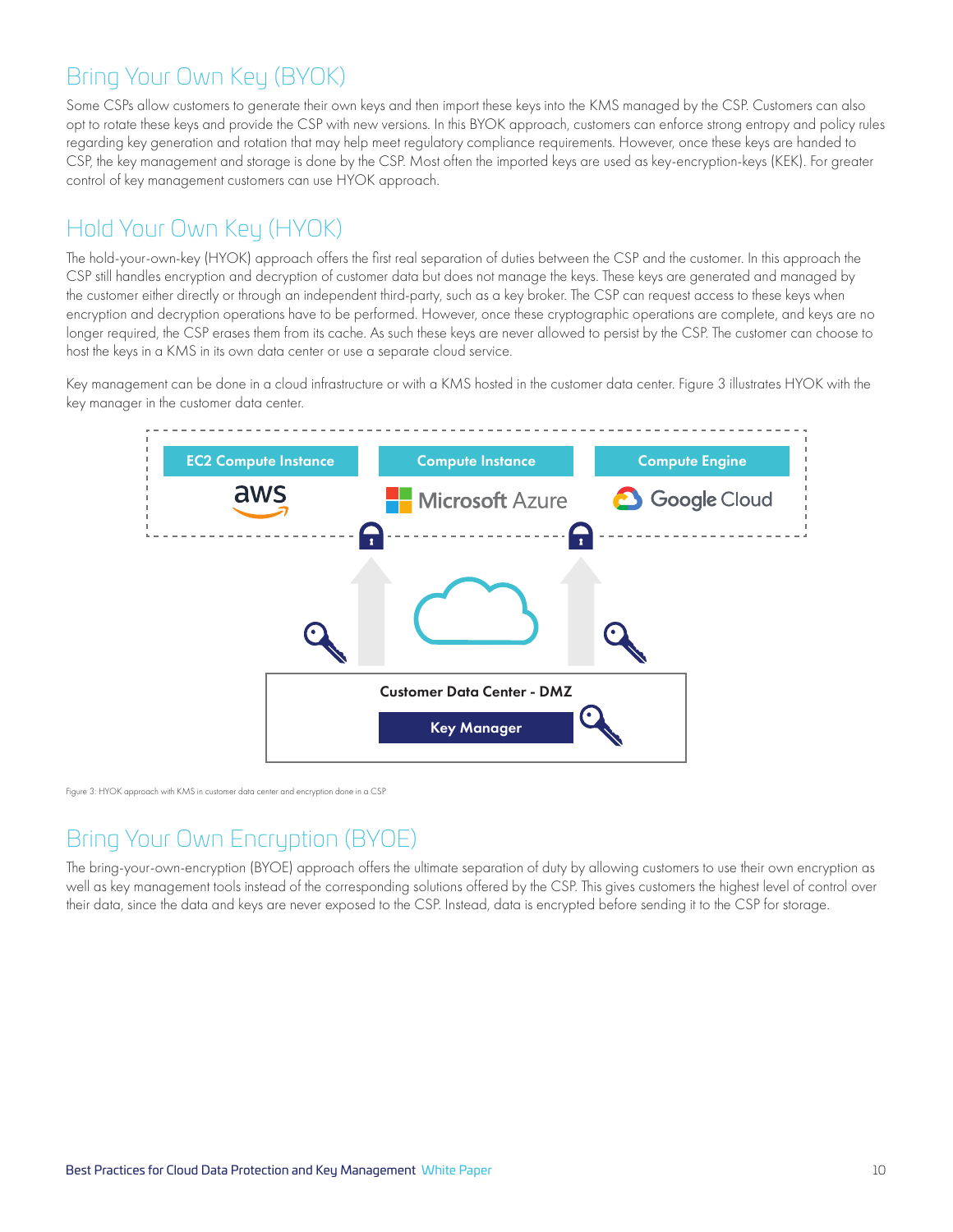# Conclusions

Recognizing the need for data protection, Cloud Service Providers, such as Google, Amazon Web Services and Microsoft Azure, offer native encryption and Key Management Service with many of their offerings. Applications can use the encryption and KMS to protect data-in-use or data at rest. While the native encryption and key management services are robust, separation of trust between the CSP and the customer is not only a good security practice, it is often necessary for compliance. This separation of duties enables the customer to be the custodian of encryption keys and thereby achieve higher levels of assurance and risk management. Recognizing this important need for separation of trust, CSPs offer several approaches to allow a customer to be its own key custodian. These approaches are Bring Your Own Key (BYOK), Host your Own Key (HYOK) and Bring Your Own Encryption (BYOE). While BYOE is the best option for separation of trust between the customer and the CSP, BYOK and HYOK are good choices that meet many high assurance and regulatory compliance requirements. Figure 4 illustrates how the approaches described in this paper address separation of duties between the CSP and customer for four independent operations: key monitoring, key generation, key management, and key use in cryptographic operations, such as data encryption/decryption. Key management implies complete key lifecycle management, including key rotation.

|                          | <b>Tasks</b> |                |                |                 |              |                |                |                 |
|--------------------------|--------------|----------------|----------------|-----------------|--------------|----------------|----------------|-----------------|
| Approaches               | Key Monitor  | Key Generation | Key Management | Data Encryption | Key Monitor  | Key Generation | Key Management | Data Encryption |
| Default CSP Proteciton   | ✓            | $\checkmark$   | ✓              | $\checkmark$    |              |                |                |                 |
| Manged CSP Protection    |              | $\checkmark$   | $\checkmark$   | $\checkmark$    |              |                |                |                 |
| <b>BYOK</b>              |              |                | $\checkmark$   | $\checkmark$    | $\checkmark$ | $\checkmark$   |                |                 |
| <b>HYOK</b>              |              |                |                | $\checkmark$    |              | $\checkmark$   |                |                 |
| <b>BYOE</b>              |              |                |                |                 | $\checkmark$ | $\checkmark$   | $\checkmark$   |                 |
| <b>Responsible Party</b> | <b>CSP</b>   |                |                | Customer        |              |                |                |                 |

Figure 4: Approaches for separation of duties between CSP and Customer

This paper discussed:

- **•** Encryption and key management principles
- **•** The various flavors of encryption and key management services offered by AWS, Google Cloud and Microsoft Azure
- **•** Multi-cloud key management
- **•** Best practices for data protection in the cloud

The information presented in this paper should give readers a basic understanding of the various technologies and help them select the right approach to data protection in the cloud.

# Acknowledgments

The authors would like to thank their Thales colleagues Charles Goldberg and Eric Wolff for their diligent review and very constructive feedback on this paper.